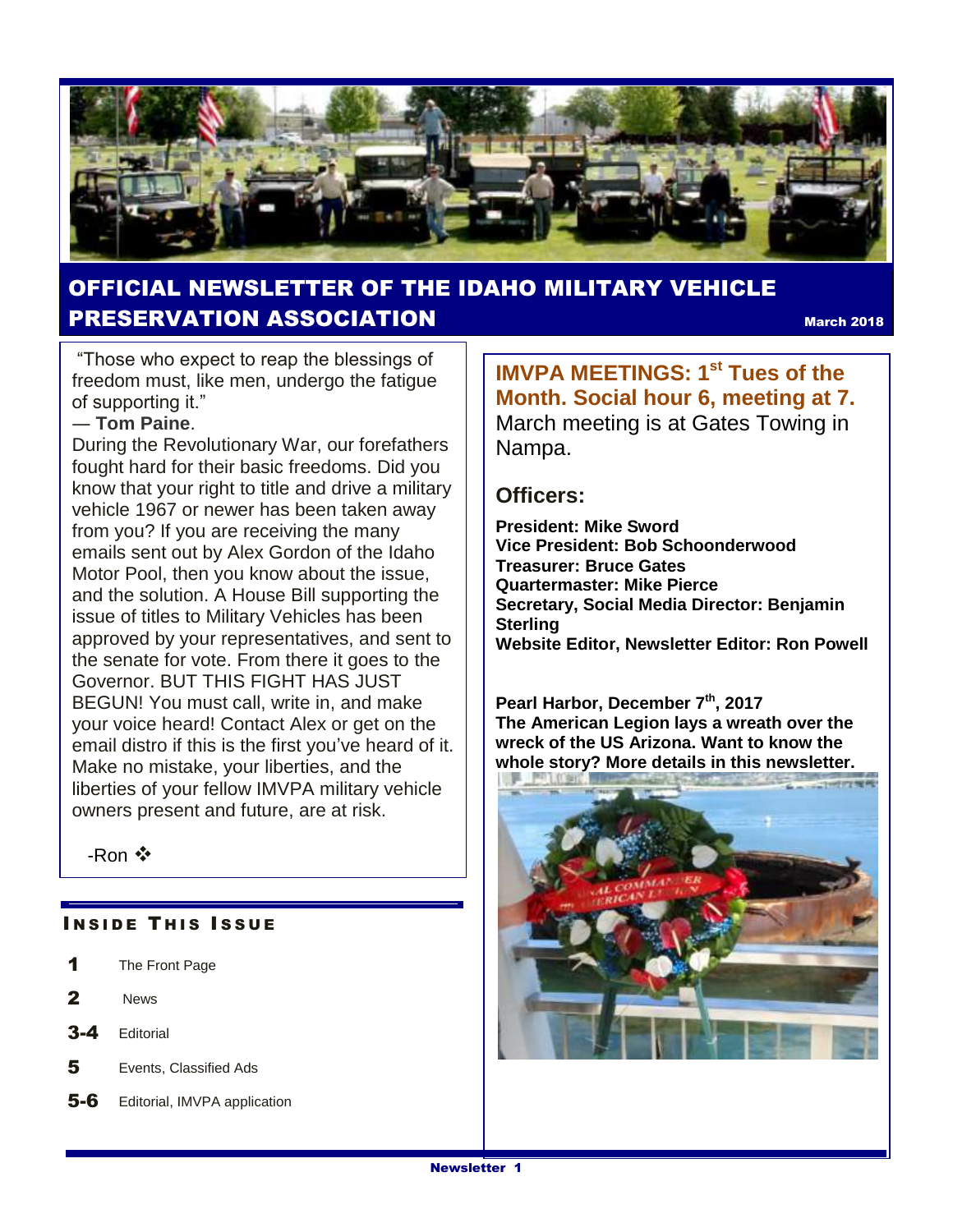### **Meetings:**

**March Meeting:** Bruce Gates Towing in Nampa: Agenda is to plan the Annual Military Show.

**April Meeting:** Agenda is discuss upcoming events. Would anyone like to volunteer to host the meeting at their place?

### **It was in the news…**

**- The IMVPA annual military show and swap meet is JUNE 23-24th . Get the word out!**

**-** The US won the curling championship for the first time ever. You don't know what that is? Yeah, neither do I. No one does.

-in more news, the US is going to tighten sanctions on North Korea. Really? Shouldn't we already be at the point where we have nothing more to do with them?

**-** At Kuwait Naval Base Kuwait, Soldiers conducted a WW2 fitness test as part of their training. It included pull ups, pushups, straight leg situps, squat jumps, and a 300 yard run.

- **Wanted**: your newsletter articles, pictures, or editorials. Send them to Ron.

- Pay your annual dues now if you have not already. POC is Bruce.

- The IMVPA is alive and well on Facebook! Go check it out and like the page.

. -In this issue there is a story about Pearl Harbor written by Doug Hanks. Mr. Hanks is a Korean war era veteran who drove many of the vintage vehicles that we enjoy today. His father served in the 91<sup>st</sup> Division as an infantry doughboy in WW1. Doug is a humble person and one of the greatest Patriots I know. He volunteers his time with the American Legion in Meridian Idaho. He serves on the honor guard, and volunteers with several programs that support our young people from sports to

scholarship programs. He's also the Vice Commander and has contributed his knowledge and information about 1940s vehicle maintenance to this newsletter in the past.

Is there someone out there whom you would love to recognize for their contributions? Let us know.

**Spotted**. Mr. Johnson has a lot of stuff in his tightly packed garage apparently. One day he pulls out a cockpit and ball turret for a B24 Liberator. It made its way over to the Warhawk Museum where he hopes to have room to work on it. Have you cleaned out your garage lately?





Found this pic in the archives from a couple years back. I call this picture "Bruce's Ladies" because they gathered around his M37. Nice M37 uh huh. Keep looking you'll see it.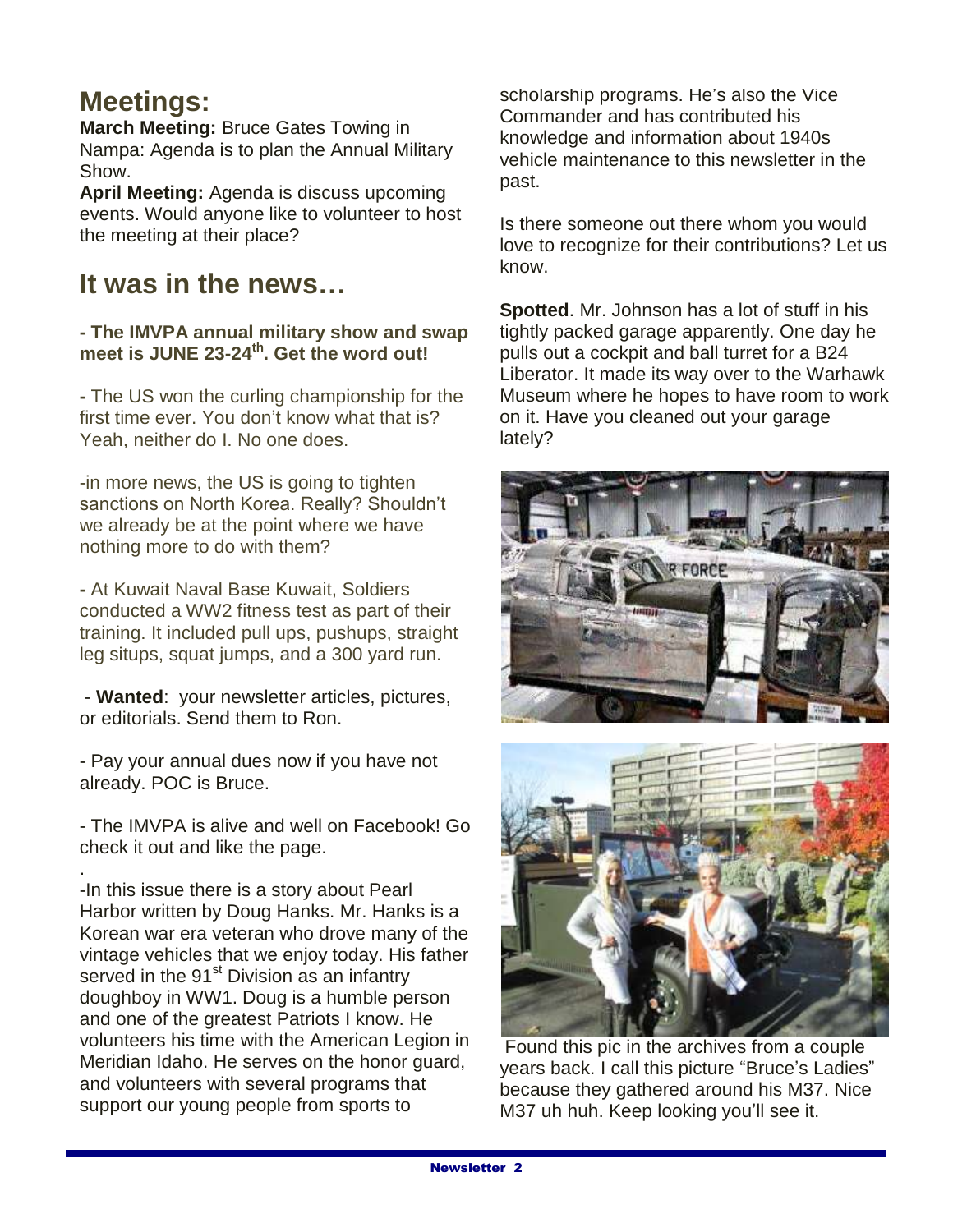## Pearl Harbor, December 7<sup>th</sup> 2017 by Ron P

 Doug Hanks is a friend of mine and he attends the Pearl Harbor remembrance every year in December. Doug is a Vice Commander of American Legion Post 113 and a member of the honor guard. He noted there were about 20,000 people in attendance, as well as about 2 dozen Pearl Harbor veterans! He said he snuck into line, where our service members create a corridor for our WW2 veterans to pass, and they all render them a hand salute. Doug said he stood between two Navy Admirals!

Our Pearl Harbor survivors are the oldest WW2 veterans, yet they still take time to come down for the ceremony and talk to the public. Doug said he talked to as many of them as he could. Doug said his advice to the IMPVA is to go to Pearl and witness a ceremony for yourself very soon.



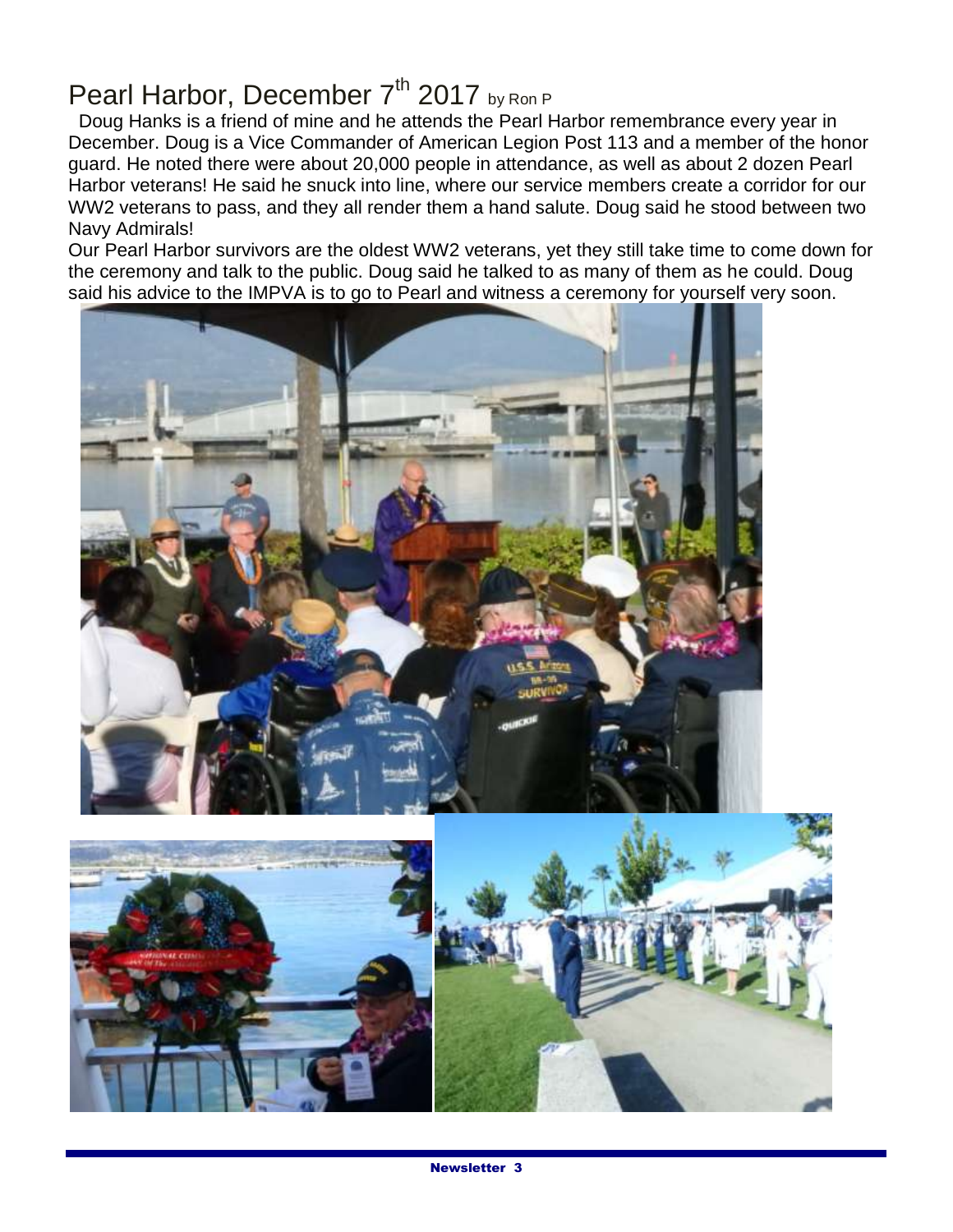Yuma Proving Grounds 75<sup>th</sup> Anniversary 2018 by Al Mizner and Ron Powell Al and Bonnie Mizner migrate to the Southwest each year in order to enjoy the nicer weather. This year Al stopped by Yuma Proving Grounds to enjoy the static displays put on by the US Army. Yuma had its start in 1943 and now tests new equipment for the military.



At Left; the AMPV, or Armored Multipurpose vehicle will soon be fielded. Its due to replace the Vietnam era M113 armored personnel carrier. It had very thin armor that could be penetrated by small arms fire. The AMPV will be used as a troop carrier, motor carriage, medical evacuation platform, and for mission command, which is a fancy new term for how a commander controls the fight. At Right is the JLTV, or Joint Light Tactical Vehicle. This is now being fielded with the intent of replacing the aging HMMWV. Due to sequestration, the US Army has been slow in modernizing, and can only replace HMMWVs as funds allow. Therefore the JLTV will enter service incrementally.

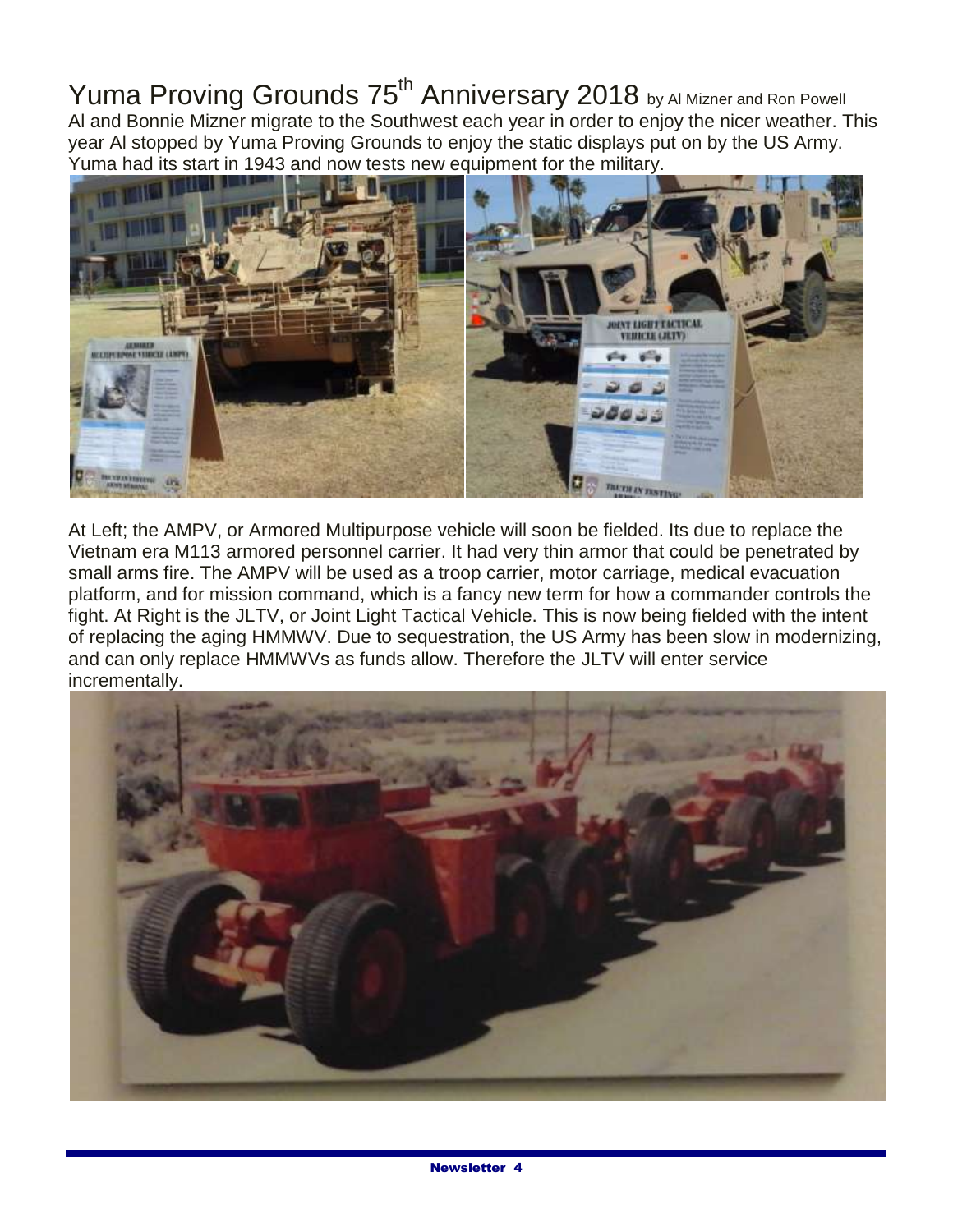Al also saw an "overland train" exhibit. This vehicle was conceptualized in the 1950s to serve as a transport vessel not reliant on railway tracks. It was up to 650 feet long with 13 sections for power, fuel, and cargo. It was never fielded but did undergo testing in a variety of terrain.

## **UPCOMING EVENTS Idahomvpa.org**

**- Memorial Day Ceremony at Kohler Lawn.** Monday May 28<sup>th</sup> at 10AM. Members should arrive NLT 9AM to set up. -**Annual Memorial Day Program at Hillcrest Memorial Garden**s, May 28<sup>th</sup> at 1PM. This is park and relax kind of event. Expect to convoy over from Kohler Lawn. It was a fun and well attended event in 2017. Hotdogs and refreshments will be served.

"Those who expect to reap the blessings of freedom must, like men, undergo the fatigue of supporting it." ― **[Tom Paine](https://www.goodreads.com/author/show/170095.Tom_Paine)**

**- Annual IMVPA Military Show and Swap Meet,**, June 23<sup>rd</sup>-24<sup>th</sup>. The location is the Harley Davidson Dealership in Meridian. Planning is ongoing. If you want to be part of the planning committee, please let us know ASAP.

### **Meeting Minutes;** No meeting was scheduled for Feb.

#### **LOCAL CLASSIFIED ADS**

**Wanted**: CJ3B windshield. Call Justin at 208-863-5901 **Wanted**: M100 Pintle ring for trailer. Interested in what you have. Call Mike 208-891-108. **Wanted:** GPW or MB steering shaft, complete, with shaft, horn button and tube. Email johnsamschulz@yahoo.com

**For Sale:** beautiful and complete 1943 ¾ ton WC57; European return, 100% restored, full radios and winch, 4 wheel disk brake conversion. Asking 42k OBO. Call Fred 208-908-7966.

**Having trouble titling your HMMWV in your state**? We may be able to help !! Please e-mail as much information about your problem as possible and let us know is you will participate in a Class Action lawsuit ( not required ) if so e mail [hmmwvowner@gmail.com](mailto:hmmwvowner@gmail.com)  $\cdot$ 

## **Editorial: Buyer Beware By Ron**



At left, For Sale in the Spokane Craigslist. Asking 5800\$ Canadian. A 41 power wagon? Or is it this vehicle at right, a D15 Canadian pattern early Dodge?